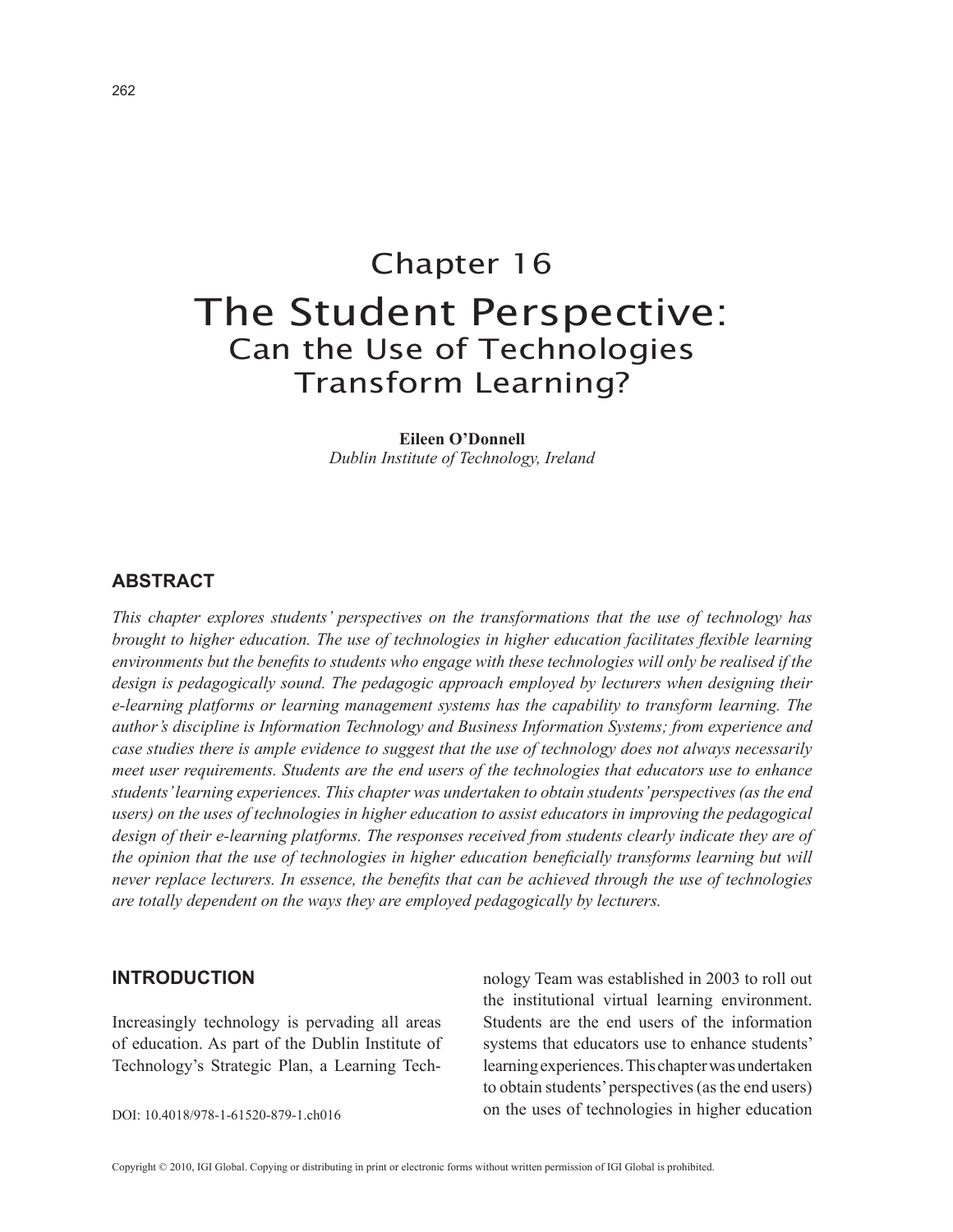to assist educators in improving the pedagogical design of e-learning platforms alternatively known as learning management systems.

The use of technology has modified the ways that some lecturers distribute course materials to students, i.e., no longer do all students transcribe notes from blackboards/whiteboards. Course materials are disseminated online through files of course notes, PowerPoint presentations, podcasts, video casts and web links. The use of technology has also brought alterations to students' ability to communicate with lecturers and fellow students, through the use of e-mail, discussion boards, online chat rooms and wikis. In addition, technology has changed the ease with which students can access further information to read outside of the course material and conduct research through the use of online journals and databases.

Academics are very often encouraged to create an online presence without ever having studied online themselves or even considered the pedagogical impact that technology can have on the students' learning experience. Salmon (2000) stated that the use of the World Wide Web for learning and teaching was set to dramatically increase, and the onus was on all lecturers using technology to ensure that they familiarised themselves with the pedagogical skills necessary to ensure that the technologies used effectively enhanced the learning experience of students.

An important point to note is that technologies are simply tools at the disposal of educators. The beneficial transformations in learning that can be achieved through the use of technologies depend on the skill levels and commitment of the educators, similar to all professionals' effective use of tools. When employing the use of technologies to transform learning a number of issues need to be considered, amongst them student perspectives, the learning experience, teacher–student and student–student relationships, learning outcomes, and so on, to ensure that the lecturers' pedagogical skills are utilised to best effect. Should any educators believe that their pedagogical approach

does not require enhancement from the use of technologies that is their prerogative.

Broad, Matthews, and McDonald (2004) proposed that despite students' prolific use of new technology, there is no need for academics to presume that students are disposed towards academic use of the Internet in the higher education sector, and they question whether the use of technology in education is supported by sound educational rationales and that 'this strategy has not yet been pedagogically proven' (p. 135). All the effort that lecturers, who employ the use of technologies with their students, put into creating suitable content is wasted unless students actively engage with and gain some benefits from using the material provided. As a result of a study conducted by Löfström and Nevgi (2007) at the University of Helsinki, Finland, the authors suggest that 'Experiences of relevance and meaningfulness are central facilitators of learning. In this context, meaningful learning entails learner activity and intentionality, application of constructivist principles, collaboration, dialogue, reflection, connection to context and transferability of knowledge' (p. 315). Educators should keep this in mind when designing material for use with technological devices.

McLoughlin's (2000) experiences from working in the Teaching and Learning Centre at the University of New England in Australia, lead her to suggest that despite the prolific availability of online teaching tools there is no established approach on how to develop quality learning programmes that make the best use of these tools, which can only be achieved by educators forming a deeper understanding of how technology can affirm and extend the principles of good teaching. Slevin (2008) from Roskilde University in Denmark, states that concentration upon practical problems associated with the opportunities afforded by modern technology draws attention away from the theoretical concerns posed by elearning. Apart from reading books and articles on the use of technologies in higher education, educators who attend e-learning and teaching